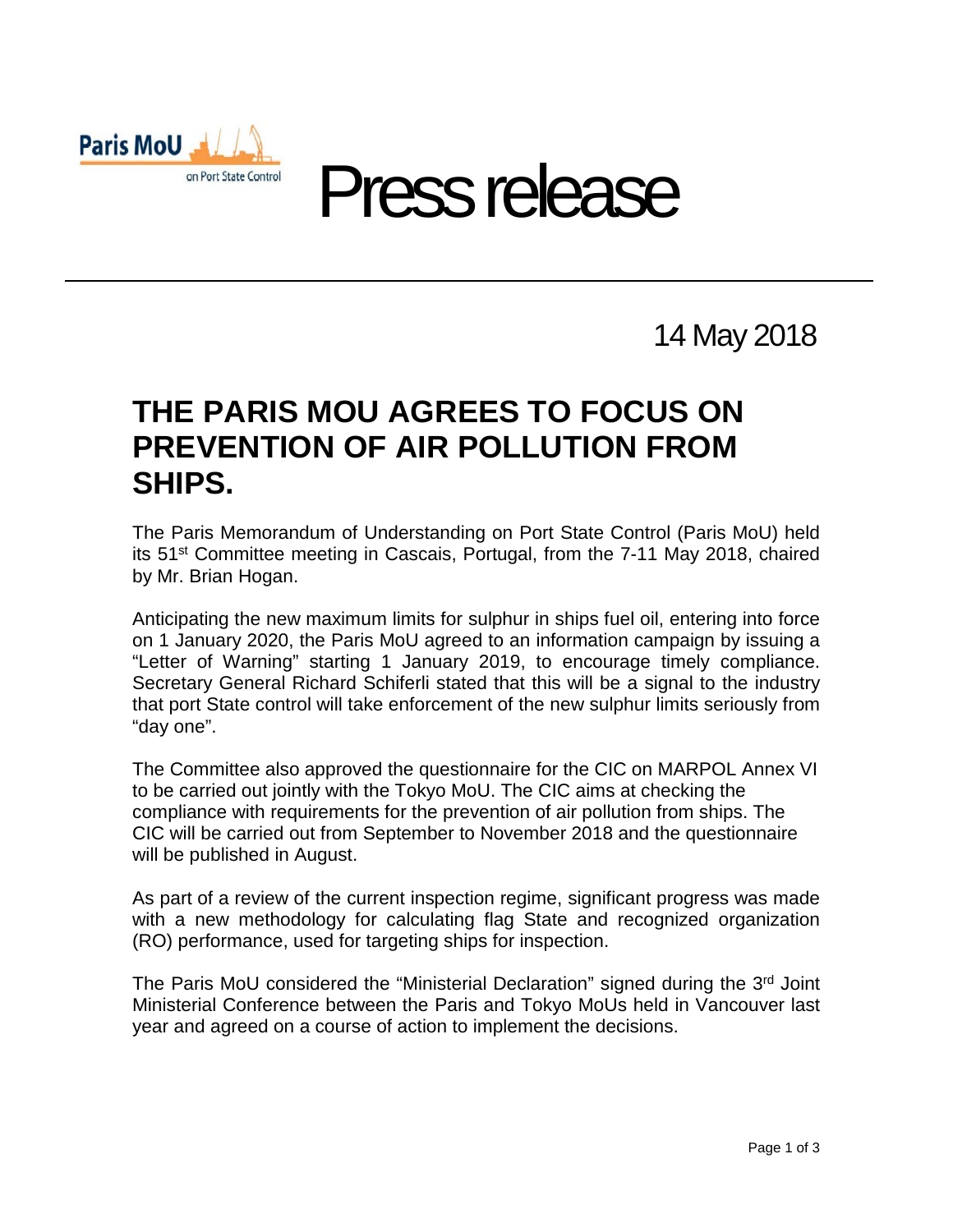High importance was given to the report of the Concentrated Inspection Campaign (CIC) on Safety of Navigation, including ECDIS[1.](#page-1-0) The CIC was carried out from September to November 2017. The general conclusion was that the results show a good overall implementation of the requirements on board the ships inspected, although voyage planning remains an area of concern.

The Committee adopted the 2017 Annual Report, including the White, Grey and Black List and the performance list of recognized organizations. The lists will be published in early June and used for targeting purposes from 1 July 2018. The Annual Report will be published in July this year.

The number of ships which have been refused access to the Paris MoU region after multiple detentions has increased from 20 in 2016 to 33 in 2017 and is a threefold increase over the number in 2015.

Chairman Mr. Brian Hogan thanked the Secretary General Mr. Richard Schiferli for his accomplishments over the past 21 years. In this regard the Committee expressed deep gratitude for the services of Mr Schiferli and wished him well on his forthcoming retirement.

The meeting was attended by members of the Paris MoU, the European Commission, EMSA, Montenegro, observers from the International Labour Organization, the International Maritime Organization, US Coast Guard, Tokyo MoU, Caribbean MoU, Mediterranean MoU, Black Sea MoU and Indian Ocean MoU.

On behalf of the member State Authorities, Mr. Hogan concluded the meeting by remarking that significant progress has been made on port State control issues during this meeting. He thanked all member State Authorities, the European Commission, EMSA and the Paris MoU Secretariat for their contribution. In particular Mr. Hogan thanked the Maritime Administration of Portugal, for the excellent arrangements they made for this Committee meeting.

-

<span id="page-1-0"></span><sup>1</sup> Electronic Chart Display and Information System (ECDIS)